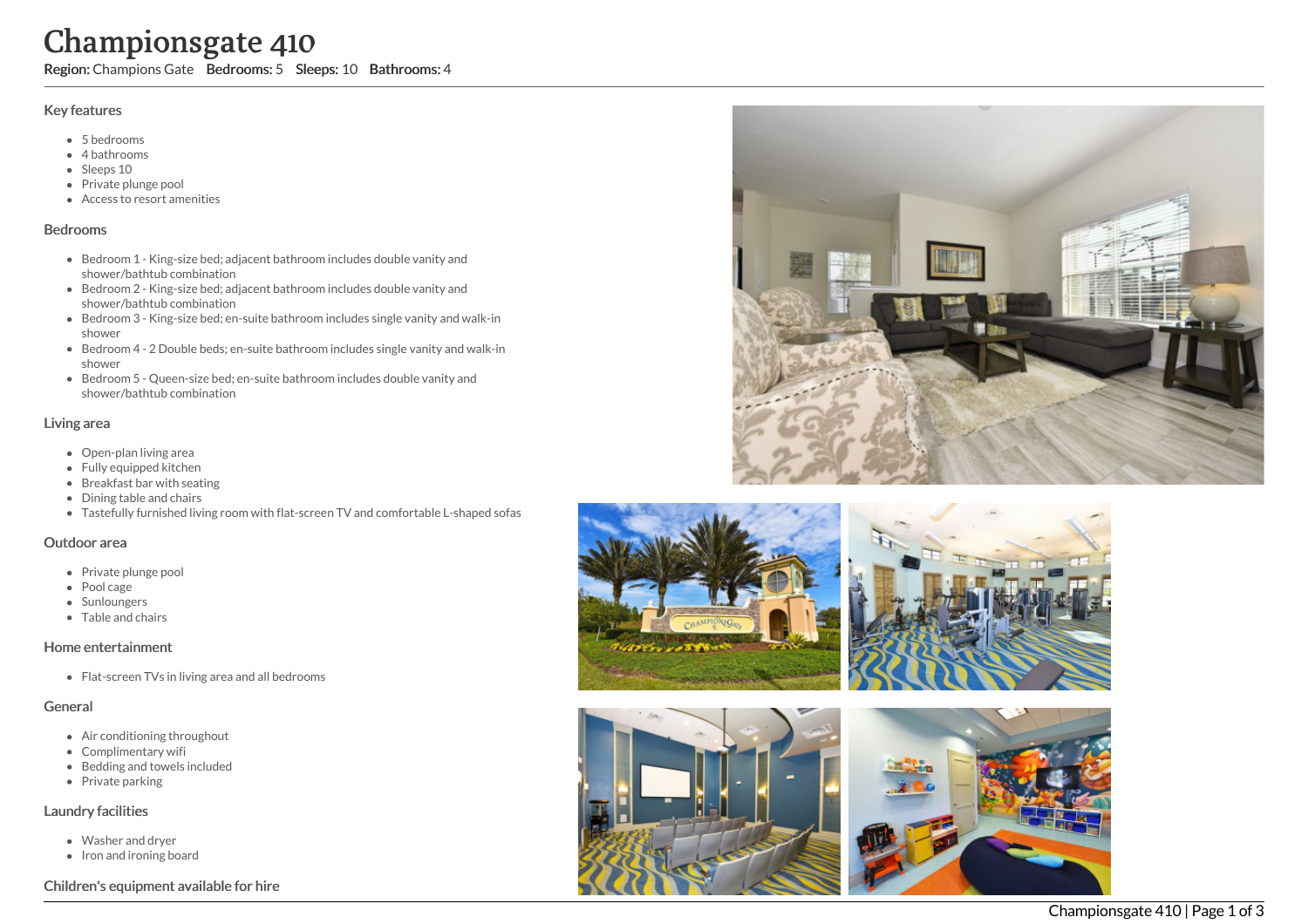- $\bullet$  Crib
- Stroller
- $\bullet$  High chair
- Pack and play

## Resort facilities

Ideally located close to many of Orlando A¢â,¬â, ¢s theme parks, Championsgate Resort offers a wide variety of fantastic amenities for the whole family to enjoy. Set within 900 acres, this luxury resort is home to an 18-hole championship golf course, a fully equipped gym, a games room and multiple sports courts. Guests can choose from a selection of swimming pools; kids will enjoy the waterslides and splash park whilst adults can float in the lazy river, or relax under a private cabana. An excellent retreat after a busy day at the parks, guests of Championsgate Resort will also have access to a movie theater, a range of shops and an impressive spa. There is also a great selection of restaurants and bars on site, including a poolside grill, a sports bar and the impressive clubhouse.

# Places of interest

- Golf courses 0 miles
- $\bullet$  Shopping mall 3 miles
- Disney World 8 miles
- Seaworld 17 miles
- Universal Studios 20 miles
- Legoland 25 miles